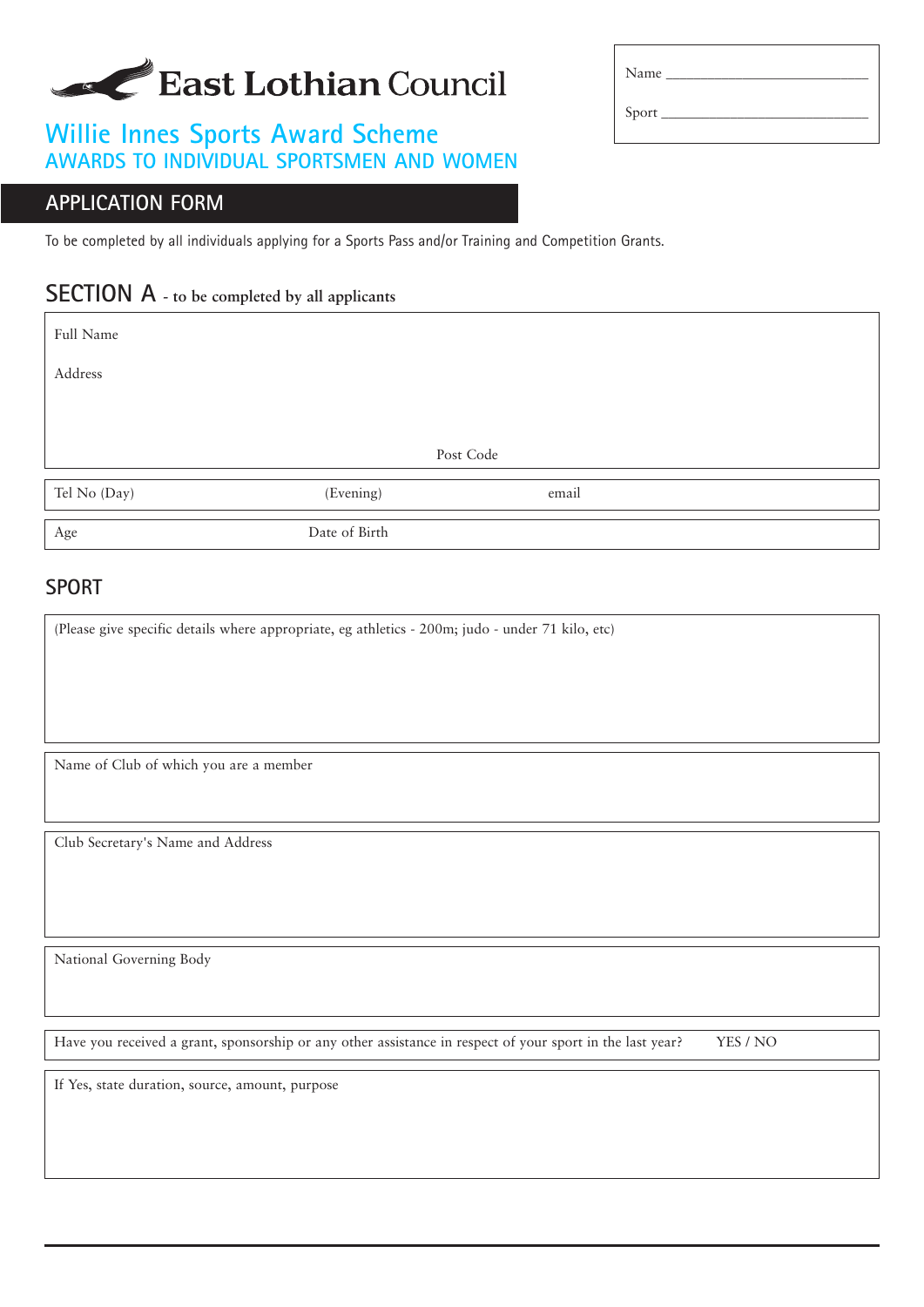### **COMPETITION RESULTS**

Please record below the results of your performances in major competitions or championship events during the 12 months to 31 January. (NB Club competitions, etc should not be included.)

| $\rm{Date}$ | Venue | Championship | $\ensuremath{\text{Event}}\xspace(s)$ | Score/Placing/Time |
|-------------|-------|--------------|---------------------------------------|--------------------|
|             |       |              |                                       |                    |
|             |       |              |                                       |                    |
|             |       |              |                                       |                    |
|             |       |              |                                       |                    |
|             |       |              |                                       |                    |
|             |       |              |                                       |                    |
|             |       |              |                                       |                    |
|             |       |              |                                       |                    |
|             |       |              |                                       |                    |
|             |       |              |                                       |                    |
|             |       |              |                                       |                    |
|             |       |              |                                       |                    |
|             |       |              |                                       |                    |
|             |       |              |                                       |                    |
|             |       |              |                                       |                    |

#### **PRESENT STATUS**

National/International Representation / East of Scotland (or equivalent) Representation (Please give name of team where applicable, eg Ladies U-21, Men's Triples, etc)

I certify that all information given on this form is, to the best of my knowledge, correct. I understand that I must comply with any requirements stipulated by East Lothian Council.

Name of Applicant \_\_\_\_\_\_\_\_\_\_\_\_\_\_\_\_\_\_\_\_\_\_\_\_\_\_\_\_\_\_\_\_\_\_\_\_\_\_\_\_\_\_\_\_\_\_\_\_\_\_\_\_\_\_\_\_\_\_\_\_ Date\_\_\_\_\_\_\_\_\_\_\_\_\_\_\_\_\_\_\_\_\_\_\_\_\_\_\_\_\_\_\_\_